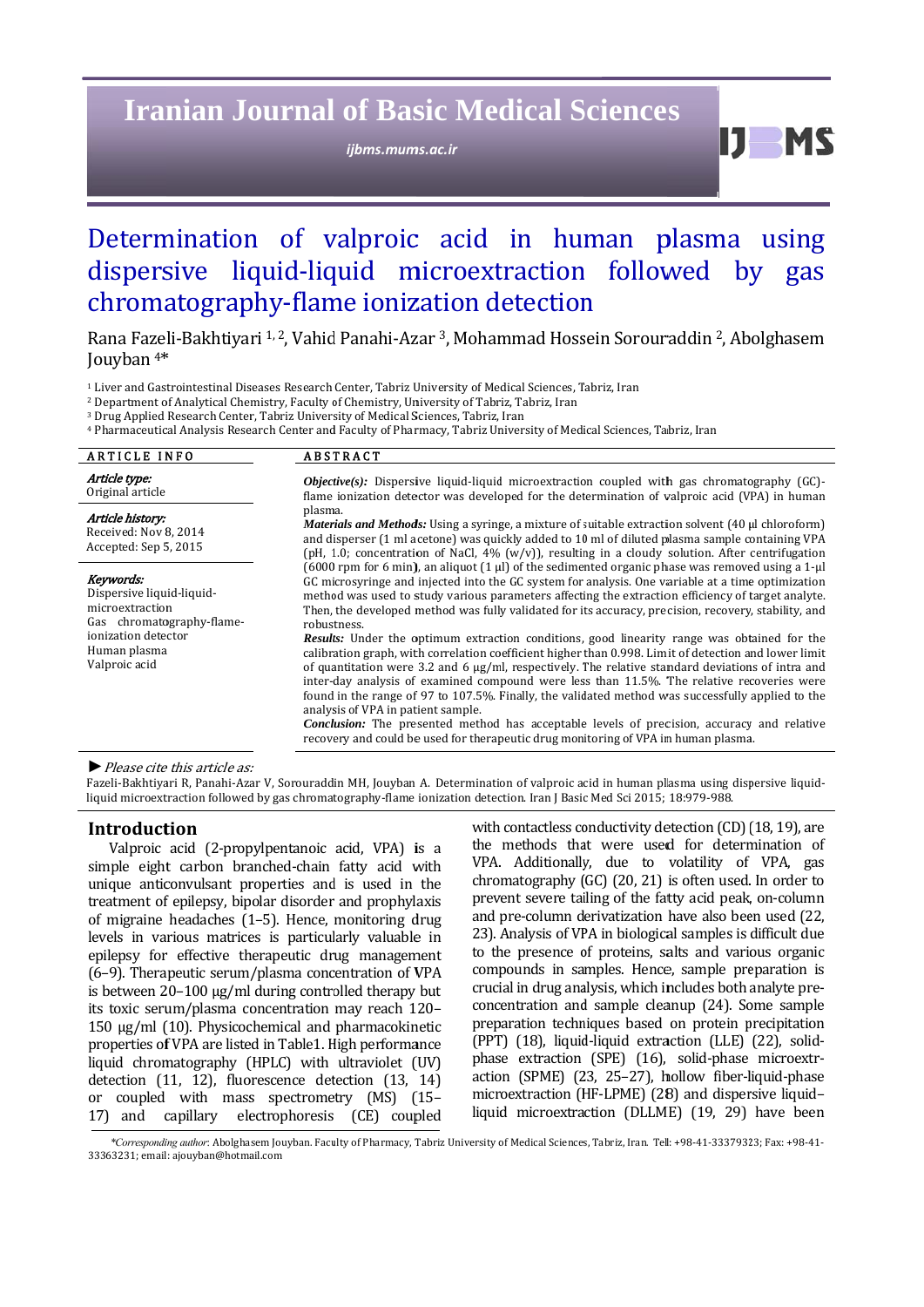developed for this purpose. LLE is time-consuming and uses large amounts of potentially toxic or hazardous solvents (30). In addition, the resulting extract may be transferred, evaporated to dryness and reconstituted with a suitable solvent prior to analysis. Compared with LLE, SPE is a selective sample preparation method that uses a packed solid sorbent (silica or polymer) to isolate the desired analyte. Nevertheless, potential variability of SPE packings, irreversible adsorption of some analytes on SPE cartridges and more-complex method development are some of the drawbacks that are presented by this technique (31). SPME was introduced in the early 1990s as a solvent-free process for extracting the analytes from aqueous samples or headspace of the samples (32). Despite its obvious advantages, SPME suffers from some drawbacks, for example: expensive SPME fibers are fragile and quite sensitive to complex matrices such as plasma (33). LPME is a solventminimized sample pretreatment procedure, in which only a few microliters of solvents are used (34, 35). Several different modes of LPME have been developed, such as static LPME, dynamic LPME and HF-LPME (36). It should be noted that in most cases, LPME methods are time-consuming and equilibrium could not be attained even after a long extraction time (31). Recently, Assadi et al developed a simple and novel LPME method, which was named as DLLME (37, 38). In this method, a watermiscible disperser solvent containing a water-immiscible extraction solvent is injected into the aqueous solution of analytes. A cloudy solution (a mixture of water, disperser solvent, and extraction solvent) is formed and consequently the equilibrium state achieved quickly. After phase separation, enriched analyte can be determined by analytical systems. To our knowledge, there is no DLLME coupled with gas chromatographyflame ionization detector (GC-FID) method for determination of VPA in human plasma in the literature. The present work is the first report of combination of the DLLME method with GC-FID, without any derivatization, for the determination of VPA in human plasma. Several factors that influence the microextraction efficiency were comprehensively examined in detail and the optimized microextraction conditions were established. Finally, the developed method was validated according to the Food and Drug Administration (FDA) guidance and applied to a real sample analysis.

## **Materials and Methods**

## **Chemicals and reagents**

Sodium valproate was kindly donated by Rouz Darou Pharmaceutical Co. (Tehran, Iran). Dichloromethane, tetrachloroethylene, chloroform, and carbon tetrachloride as extraction solvents and other chemicals such as methanol, acetone, acetonitrile, tetrahydrofuran (THF), sodium chloride (NaCl), hydrochloric acid (HCl), and sodium hydroxide (NaOH) were purchased from Merck Company (Darmstadt, Germany). Distilled water was used for preparation of aqueous solutions.

#### **Instrumentation: GC-FID**

An Agilent 7890A gas chromatograph with split/splitless inlet and FID was used for separation and determination of VPA. Optimum flow rates of carrier  $(N_2)$  and detector gases, such as hydrogen and compressed air were 1, 40 and 300 ml/min, respectively. Hettich centrifuge, model D-7200 (Germany) was used for centrifuging. Injection port temperature of 270 °C in the splitless mode and a purge time of 30 sec were selected as optimal state. Separation was carried out on an HP-5 capillary column (30 m  $\times$  0.32 mm i.d., 0.25 µm film thicknesses). The oven temperature was programmed as follows: initial temperature of 80 °C (held 1 min), from 80 °C to 140 °C at a rate of 15 °C/min, and held at 140 °C for 2 min. Then raised at 40 °C/min to 250 °C and held for 5 min. The FID temperature was maintained at 280 °C.

#### **Sample preparation Plasma treatment**

A standard stock solution of sodium valproate (1000 mg/l) was prepared in methanol and stored at 4°C. Working solutions were prepared by dilution with deionized water. Free drug plasma samples were obtained from Iranian Blood Transfusion Research Center (Tabriz, Iran) and kept at  $-20$  °C until analysis. For preparation of desired concentration (6-140 ug/ml) of VPA in plasma. 1 ml of drug-free plasma was spiked with known amounts of the VPA standard solution and kept at room temperature for 20 min. Then for precipitation of plasma proteins, acetonitrile was added to plasma sample in the ratio of 1:1 and vortexed for 1 min. Then it was centrifuged at 6000 rpm for 5 min. 1 ml of the clear supernatant was transferred in a 10.0 ml volumetric flask and 0.4 g NaCl was added. Following this, it was diluted to the mark with deionized water and the pH of obtained solution was adjusted to 1.00 by 1 M HCl. In order to reduce the matrix effect of the plasma sample, the supernatant was diluted 10-fold with deionized water and then was subjected to the microextraction procedure.

#### Preparation of real plasma sample

Blood sample was obtained from a male patient (35 years old) who had signed the consent form that was approved by the Ethics Committee, Tabriz University of Medical Sciences. This patient had been administered VPA (125 mg), flurazepam, bipyridine, risperidone, and propranolol. 5 ml of blood was collected in a heparinized tube at 2 hr after drug intake. Blood sample was centrifuged immediately and the plasma was separated and subjected to the proposed DLLME method.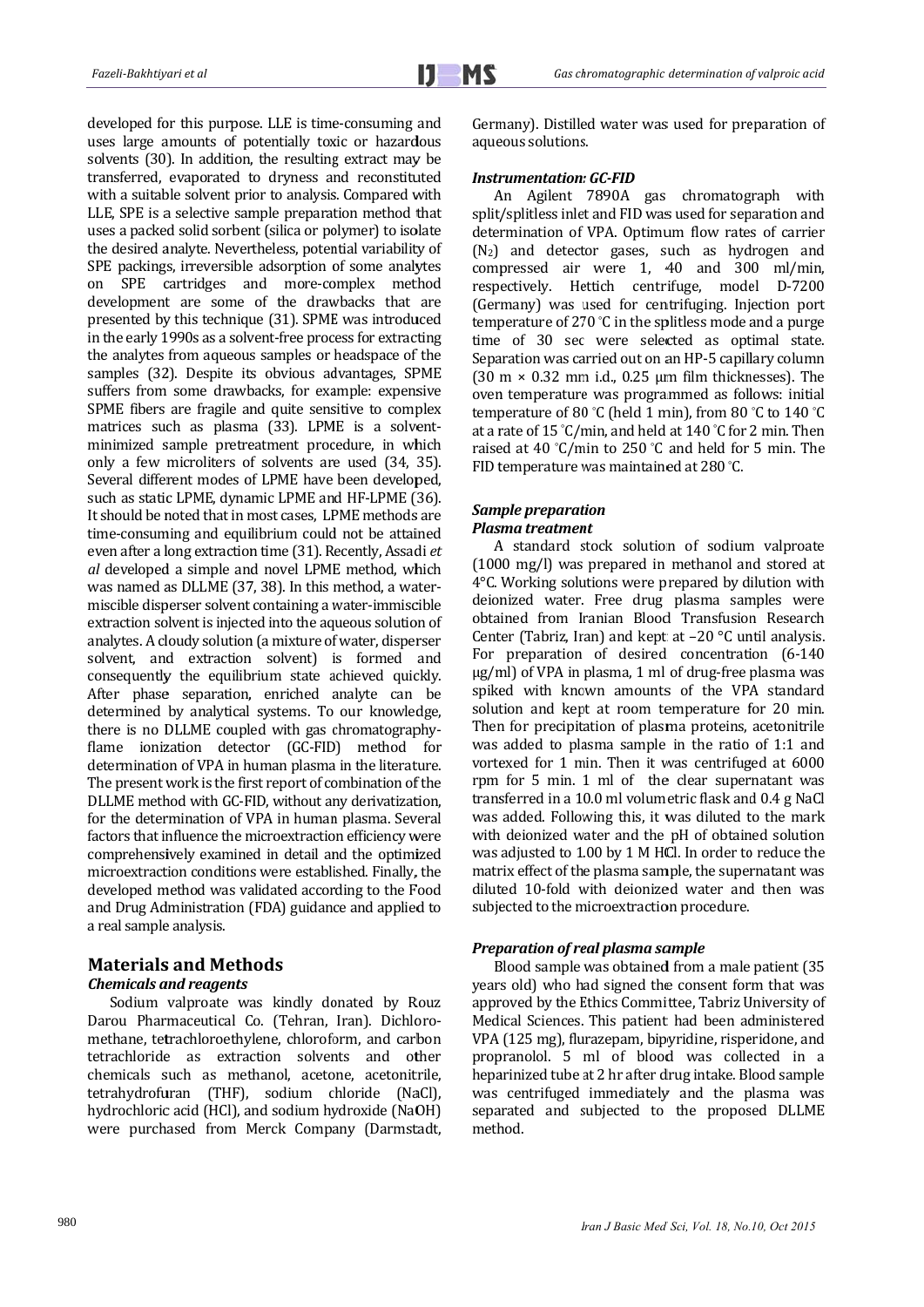

Table 1. Physicochemical and pharmacokinetic properties of valproic acid

| Molecular structure            |                           |                             |                 |                                     |
|--------------------------------|---------------------------|-----------------------------|-----------------|-------------------------------------|
|                                | Molecular weight (g/mole) | Melting point $(^{\circ}C)$ | Log P           | рКа                                 |
| $\mathsf{CH}_3$<br>HO<br>دHز.  | 144.21                    | 120-121                     | 2.8             | 4.7                                 |
| Pharmacokinetic properties     |                           |                             |                 |                                     |
| Therapeutic range $(\mu g/ml)$ | Toxic range $(\mu g/ml)$  | Half-life $[t_{0.5}(h)]$    | Bioavailability | Plasma<br>protein<br>binding $(\%)$ |
| 20-100                         | 120-150                   | $9 - 18$                    | 70-100          | 80-95                               |

#### *DLLME proc cedure*

In the next step,  $10$  ml of diluted plasma sample (described above) was transferred into a 12-ml (described above) was transferred into a 12-ml glass test tube with conic bottom, and 1 ml acetone (as disperser) containing 40 µl chloroform (as extraction solvent) was rapidly added to the solution using a 5-ml syringe, which immediately resulted in a cloudy solution. After centrifugation at resulted in a cloudy solution. After centrifugation at 6000 rpm for 6 min, organic phase was settled to the bottom of the tube. An aliquot  $(1\mu l)$  of the sedimented organic phase was removed using a 1sedimented organic phase was removed using a 1-<br>
µl GC microsyringe (Hamilton, Switzerland) and injected into the GC system for analysis.

#### Assay validation

Method validation was done according to the FDA recommendations calibration curves were constructed on three different days. Linear range, correlation coefficient, and limit of detection (LOD) was calculated from calibration curve. The lowest and highest concentrations of calibration curve were selected as the lower limit of quantification (LLOQ) and upper limit of quantification (ULOQ), while the relative standard deviations (%RSDs) of three replications were less than 20% and 15%, respectively. Intrawere less than 20% and 15%, respectively. Intra-<br>and inter-day precision and accuracy were determined by measuring plasma quality control samples  $(QCs)$  at low, medium and high concentration levels of VPA. Relative recovery (RR) of the sample preparation method was computed using the following equation: For. uantification, t<br>s

$$
RR = \frac{C_{\text{Found}} - C_{\text{Real}}}{C_{\text{Added}}} \times 100
$$

where C<sub>Found</sub> is the analyte concentration measured from the sample after analyte addition, C<sub>Real</sub> is the native analyte concentration and CAdded is the concentration of added analyte. Specificity, selectivity of method, stability of VPA in plasma method robustness were also evaluated. Further details on the validation results were described in the following section.

## **R Results**

#### *O Optimization of the di dispersive liq quid–liquid m microextracti ion*

several parameters. One variable at a time optimization method was used to study factors affecting the extraction efficiency. Some important parameters such as types of extraction and dispersive solvents and their volumes, pH, salt effect, sample volume, centrifugation rate, and time were investigated. Extraction efficiency of DLLME depends on

#### $S$ *election* of the *extraction* solvent

are the most widely used solvents in DLLME due to being easily removed from the bottom of the conical vial after centrifugation. Therefore, dichloromethane, tetrachloroethylene, chloroform, and carbon tetrachloride were used as extraction solvents. For this purpose, 500 µl of spiked plasma (140 μg/ml) was transferred into 1.5 ml Eppendorff tubes. In the next step, acetonitrile was added with 1:1 ratio. The mixture was vortexed for 1 min and centrifuged for 5 min at 6000 rpm. After precipitation of proteins, 0.5 ml of clear supernatant solution was transferred in a 5.0 ml volumetric flask and deionized water and 0.2 g NaCl was added before pH adjustment. DLLME procedure was performed by various volumes of selected extraction solvents mixed with 1 ml methanol to give equal volume of the sedimented phase  $(40 \mu l)$ . The obtained results revealed (Figure 1) that VPA was extracted into chloroform better than the other solvents. Therefore, chloroform was selected as extraction solvent for further studies. Chlorinated solvents are denser than water and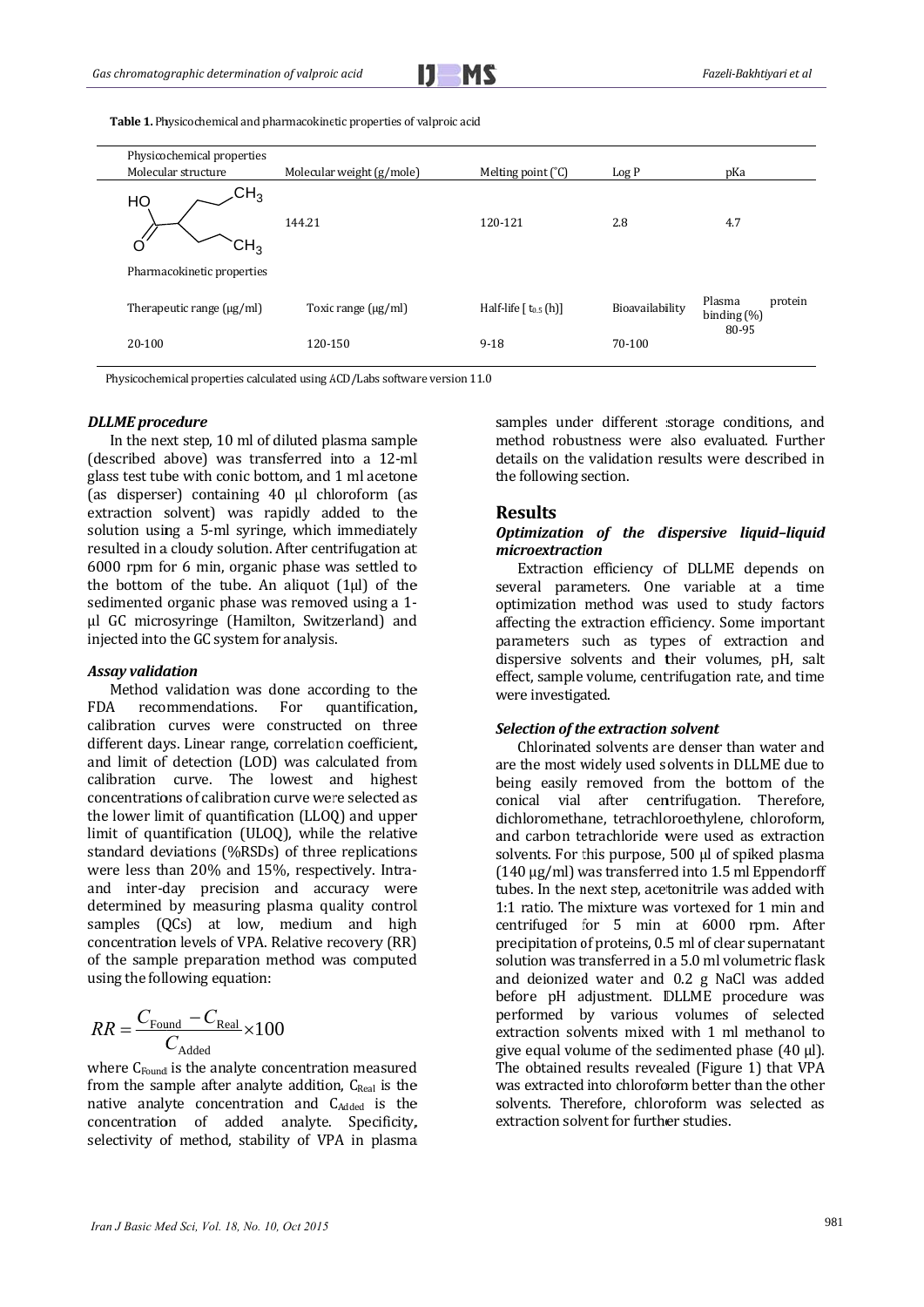#### **Selection of the disperser**

Selection of dispersion solvent is very important Selection of dispersion solvent is very important<br>in DLLME. The disperser is a miscible solvent with both aqueous and organic phases. A cloudy solution containing fine droplets of the extraction solvent is formed when a mixture of extraction and disperser solvents is injected into an aqueous sample. Therefore, a large surface area for mass transfer is obtained. Extraction efficiency can be significantly increased by effective dispersion of an extraction solvent into aqueous phase. So 1 ml of methanol, acetonitrile, acetone or THF was mixed with  $67$  µl of chloroform and rapidly injected into the aqueous sample. Due to the results, acetone was selected as the disperser because of formation of a cloudy state with very fine droplets and consequently increasing the extraction capability of the VPA (Figure 2).



Figure 1. Effect of extraction solvent type on the microextraction efficiency. dichloromethane (150 µl), tetrachloroethylene (100 µl), chloroform (67 μl), carbon tetrachloride (60 μl); disperser solvent, methanol (1 ml); sample volume, 5 ml; analyte concentration,  $7 \mu g/ml$  of sodium valproate; pH, 2.0; concentration of NaCl,  $4\%$  (w/v); extraction time,  $\sim$ 0 min; centrifugation time, 5 min and centrifugation speed, 6000 rpm. The bars indicate the standard deviations  $(n=3)$ Extraction conditions: extraction ction solvent,



**Disperser** 

Figure 2. Effect of disperser kind on the microextraction efficiency. Extraction conditions: extraction solvent, chloroform  $(67 \text{ µl})$ ; disperser solvent volume, 1 ml; sample volume, 5 ml; analyte concentration,  $7 \mu g/ml$  of sodium valproate; pH, 2.0; concentration of NaCl,  $4\%$  (w/v); extraction time,  $\sim$ 0 min; centrifugation time, 5 min and centrifugation speed, 6000 rpm. The bars indicate the standard deviations  $(n=3)$ 

#### *E Effect of salt a addition*

of the analytes in the aqueous phase decreases and extraction efficiency can be enhanced. To evaluate this parameter, 1 ml of acetone containing  $67 \mu l$  of chloroform was used for the extraction of VPA from aqueous solution containing various concentrations of NaCl from 0 to  $10\%$  (w/v). With increasing the ionic strength, solubility

peak area was slightly increased with increasing the concentration of NaCl up to  $4\%$ due to salting out effect and decreased after that due to increasing volume of the sedimented phase and dilution. Therefore, further studies were performed in the presence of  $4\%$  (w/v) NaCl. According to the obtained results (Figure 3)

#### *Optimization of extraction solvent volume*

microliter volumes of an organic solvent are used. extraction efficiency can be significantly improved. Extraction solvent volume is usually selected as low as possible to obtain higher extraction efficiencies and lower toxic effects. Extraction solvent volume was evaluated by injecting 1 ml of acetone containing different volumes of chloroform (40, 50, 67, 75, and 100 μl). The results (Figure 4) show that the analytical signal decreases gradually with increasing the extraction solvent volume. Therefore, 40 µl was chosen as the optimum volume of the extraction solvent. In microextraction methods, used. Therefore, pr reconcentration and typically 



Figure 3. Effect of salt addition on the microextraction e efficiency. Extr chloroform (67 μl); disperser solvent, acetone (1 ml); sample volume, 5 ml; analyte concentration, 7  $\mu$ g/ml of sodium valproate; pH, 2.0; extraction time,  $\sim$ 0 min; centrifugation time, 5 min and centrifugation speed, 6000 rpm. The bars indicate the standard deviations  $(n=3)$ raction conditions: extraction solvent,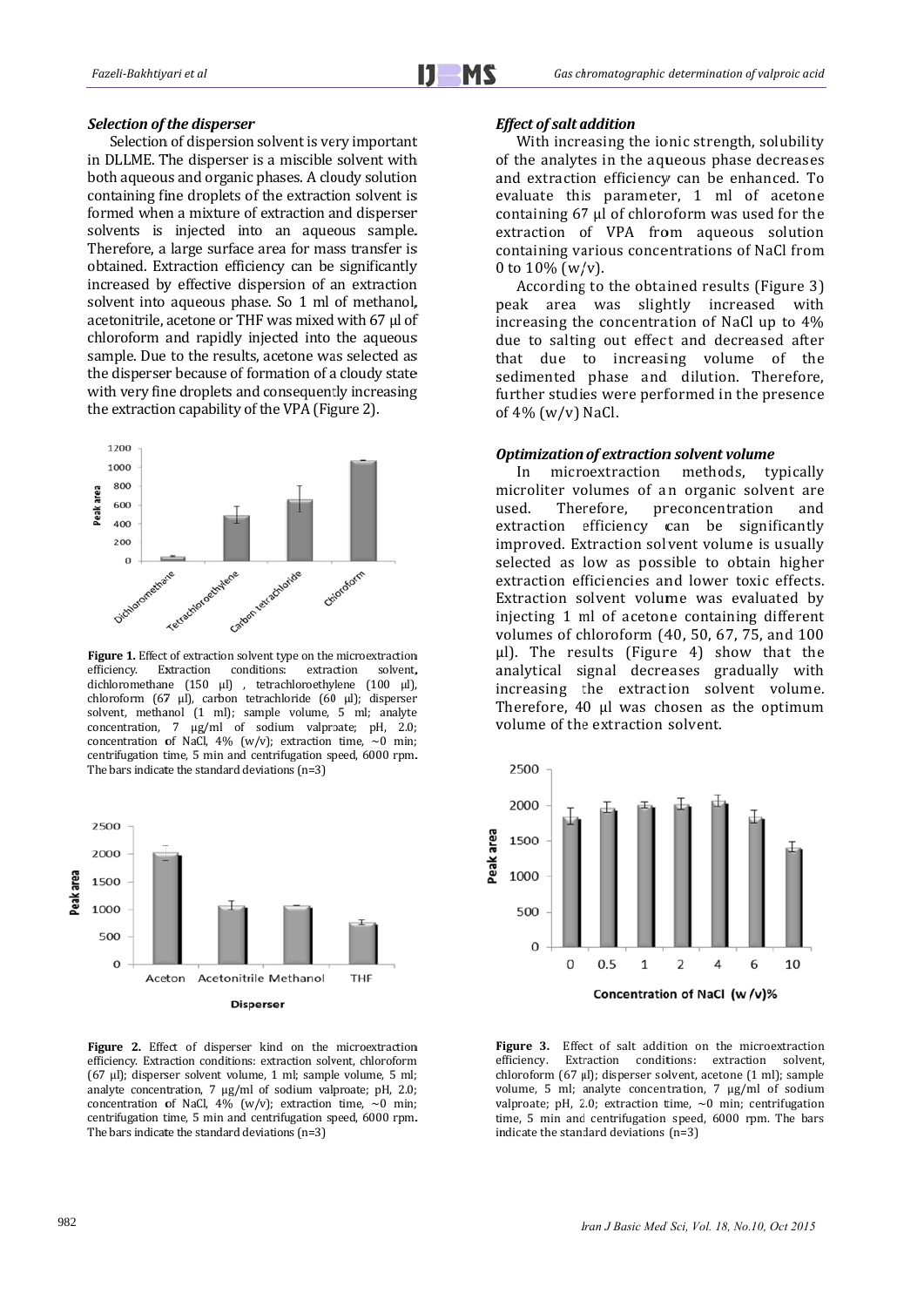$\blacksquare$  MS



Figure 4. Effect of extraction solvent volume on the microextraction efficiency. Extraction conditions: extraction solvent, chloroform; disperser solvent, acetone (1 ml); sample volume, 5 ml; analyte concentration, 7  $\mu$ g/ml of sodium valproate; pH, 2.0; concentration of NaCl,  $4\%$  (w/v); extraction time,  $\sim 0$  min; centrifugation time, 5 min and centrifugation speed, 6000 rpm. The bars indicate the standard deviations (n=3)

#### *Optimization of disperser volume*

Disperser volume has a key role in DLLME procedure. In low disperser volumes, DLLME performance is disrupted whereas in high volumes, the solubility of the analyte in the aqueous phase is increased. To study this parameter, different volumes of acetone  $(0.25-2$  ml) containing 40  $\mu$ l of chloroform were investigated. The obtained results were illustrated in Figure 5. From these results it were illustrated in Figure 5. From these results it<br>was concluded that analytical signal increases up to 1 ml due to the cloudy state being well formed. A further increase in disperser volume results in decreased peak areas; this may be because larger disperser volume increases the aqueous solubility of VPA. For this reason, 1 ml acetone was selected as optimum volume of disperser in subsequent experiments s. t<br>f t<br>s

#### *Optimization of plasma sample volume*

Diluted plasma sample volume effect was studied in four levels from 2.5 to 10 ml containing 7  $\mu$ g/ml of VPA. For this purpose, 0.25, 0.5, 0.75, and 1 ml of spiked plasma  $(140 \mu g/ml)$  were mixed with the acetonitrile in 1:1 ( $v/v$ ) ratio. After precipitation with acetonitrile,  $0.25$ ,  $0.5$ ,  $0.75$ , and  $1$  ml of clear supernatant solution were used for preparing 2.5, 5, 7.5, and 10 ml of sample solutions. Basically, peak areas should be increased when the sample volume is increased. This is due to the additional amounts of VPA in the aqueous solution. However, ratio of organic phase/aqueous phase, reduces when sample volume increases. Therefore, extraction recovery decreases in higher volumes. As shown in Figure 6, peak area increases with increasing sample size. Therefore, 10 ml was used as the optimum sample volume in the following experiments s. 



Figure 5. Effect of disperser volume on the microextraction efficiency. Extraction conditions: extraction solvent, chloroform (40 µl); disperser solvent, acetone; sample volume, 5 ml; analyte concentration,  $7 \mu g/ml$  of sodium valproate; pH, 2.0; concentration of NaCl,  $4\%$  (w/v); extraction time,  $\sim 0$  min; centrifugation time, 5 min and centrifugation speed, 6000 rpm The bars indicate the standard deviations  $(n=3)$ 



Figure 6. Effect of sample volume on the microextraction e efficiency. Extr chloroform (40 µl); disperser solvent, acetone (1 ml); analyte concentration, 7 µg/ml of sodium valproate; pH, 2.0; concentration of NaCl,  $4\%$  (w/v); extraction time,  $\sim 0$  min; centrifugation time, 5 min and centrifugation speed, 6000 rpm. The bars indicate the standard deviations  $(n=3)$ Extraction tions: extraction solvent,

#### *Optimization of centrifugation rate and time*

quickly after adding mixture of the extraction and disperser solvents. In DLLME process, the most time consuming step is centrifugation. The effects of centrifugation rate and time were examined in the range of 3000-6000 rpm and 2-20 min, respectively. According to the obtained results (Figures 7A and 7B) 6000 rpm and 6 min were selected as centrifuge rate and time, respectively. The extraction equilibrium can be attained

#### *E Effect of pH*

10, and 1 M HCl or NaOH was used for the pH adjustment. VPA is a weak acid with a pKa of 4.7 and is completely ionized at high pH. The results in Figure 7C indicate that peak area decreases in high pH. Therefore, pH of 1 was chosen for further e experiments. The effect of pH was studied ranging from 1 to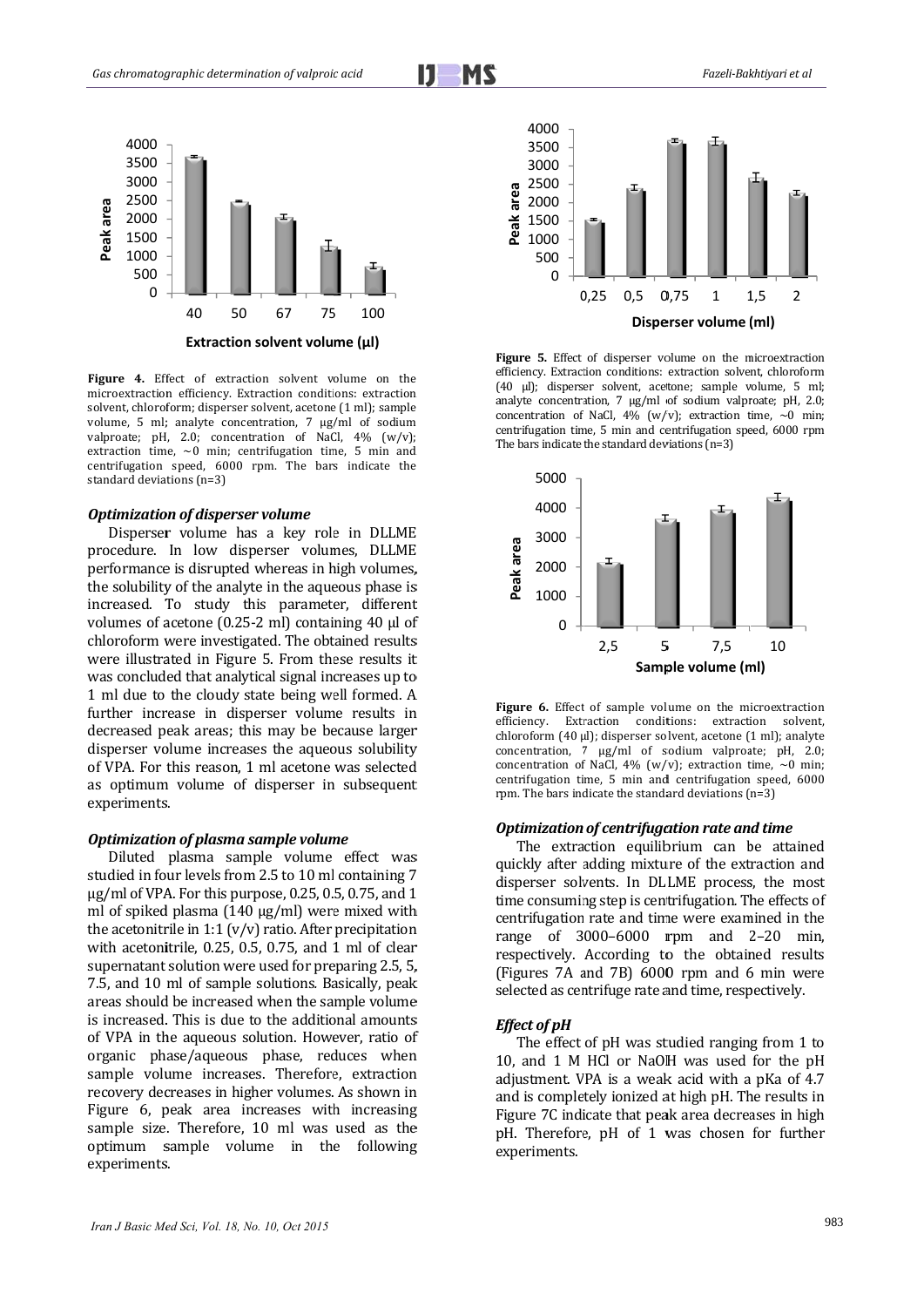

Figure 7. Optimization of (A) centrifugation speed, (B) centrifugation time and (C) pH. Extraction conditions: extraction solvent, chloroform (40 µl); disperser solvent, acetone (1 ml); sample volume, 10 ml; analyte concentration, 7 ug/ml of sodium valproate; concentration of NaCl, 4% (w/v); extraction time,  $\sim$ 0 min for A-C; (A) pH, 2.0; centrifugation time, 5 min; (B) pH, 2.0; centrifugation speed, 6000 rpm; (C) centrifugation speed, 6000 rpm; centrifugation time, 6 min. The bars indicate the standard deviations (n=3)

### **Validation report**

## **Linearity and calibration curves**

Three calibration curves of VPA were prepared in 3 different days at 10 increasing concentrations ranging from  $6-140$  ( $\mu$ g/ml) in plasma samples and the analysis was carried out in triplicates for each concentration. During method validation, the calibration curves were linear over the therapeutic concentration range  $(r^2 > 0.998)$ . The lowest and

| <b>Table 2.</b> Quantitative features of proposed method for valproic |  |  |  |
|-----------------------------------------------------------------------|--|--|--|
| acid determination in plasma samples                                  |  |  |  |

| Parameter                       | Valproic acid |
|---------------------------------|---------------|
| Linear range $(\mu g/ml)$       | $6 - 140$     |
| Slope                           | 724.2         |
| Slope standard errors           | 13.65         |
| Intercept                       | 65.59         |
| Intercept standard errors       | 5.32          |
| Correlation coefficient $(r^2)$ | 0.998         |
| Number of data points           | 10            |
| $LOD$ ( $\mu$ g/ml)             | 3.2           |
| $LLOQ$ ( $\mu$ g/ml)            | 6.0           |
| ULOO (ug/ml)                    | 140.0         |

highest concentrations of calibration curve were selected as LLOQ and ULOQ. LOD was calculated for an S/N ratio of 3, baseline noise was measured at different places of the baseline void of VPA peak. Signal height was converted into concentration through the height of the peak of the VPA at the LLOQ. LOD, LLOQ and ULOQ were 3.2, 6 and 140  $(\mu g/ml)$ , respectively. Obtained results are presented in Table 2.

#### **Precision and accuracy**

The mean intra- and inter-day assay precisions for all QC samples were determined at low (8)  $\mu$ g/ml), medium (40  $\mu$ g/ml) and high (120  $\mu$ g/ml) concentration levels of VPA and were expressed as RSD%. By comparing the calculated OC concentrations with nominal values, accuracies were obtained by computing the relative errors (REs). RSD% and RE% were less than 11.5% and 7.5%, respectively. The results were given in Table 3.

#### **Specificity and selectivity**

The specificity of the method was evaluated by analyzing batches of blank plasma and the results demonstrated that there is no significant interference at the retention time of VPA. Some of the most frequently used antiepileptic drugs as gabapentin, lamotrigine; such  $(AEDs)$ phenobarbital, primidone, carbamazepine, and phenytoin are used in VPA combination therapy.

Table 3. Intra- and inter-day analytical precision and accuracy of proposed method for determination of valproic acid in plasma samples

| Nominal<br>concentration<br>$(\mu$ g/ml $)(n=5)$ | Inter-assay<br>precision<br>(RSD<br>$(n=15)$ | %) | Intra-assay<br>precision<br>$(RSD %) (n=5)$ | Accuracy<br>$(RE\% )$ |
|--------------------------------------------------|----------------------------------------------|----|---------------------------------------------|-----------------------|
| 8                                                | 8.7                                          |    | 11.5                                        | 7.5                   |
| 40                                               | 2.8                                          |    | 5.7                                         | 5.4                   |
| 120                                              | 0.8                                          |    | 1.2.                                        | 1.8                   |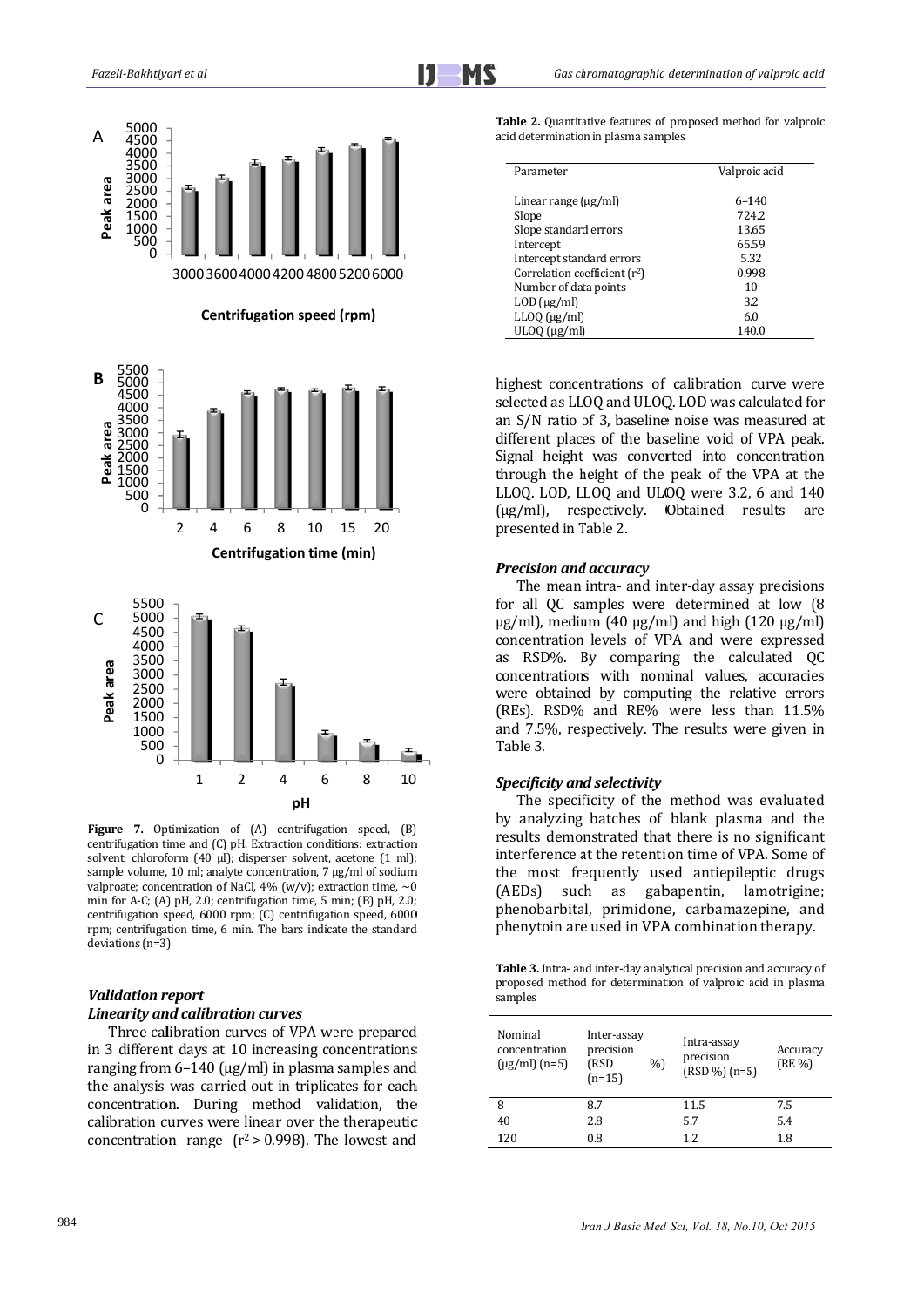Presence of non-volatile and basic drugs poses no problems due to the very different characteristics of the AEDs (boiling point, pKa and volatility) (39). These drugs show no interference with the present analysis because basic drugs get ionized in acidic medium, thus this form is poorly extracted and in most cases, chromatography of mentioned ahove drugs without prior derivatization is not possible.

#### Recovery

RRs of VPA spiked in plasma at three concentration levels were calculated by comparing real values with those measured using the present extraction procedure. The RRs% for VPA were between 97 and 107.5%. From recovery data in Table 4, it can be found that the method allows determination of VPA in a complex matrix (plasma) without a significant matrix effect. Figure 8 shows typical chromatograms of a blank plasma and plasma spiked with 20 µg/ml VPA after DLLME.

#### **Stability study**

Stability was also investigated in three levels of VPA and after different storage conditions; short-term (12 hr) room temperature and three freeze-thaw (-20 to 25 °C) cycles. According to the obtained results no significant degradation was observed for VPA under different storage conditions. The results are given in Table 5.

#### Robustness of the method

Robustness of the method was checked by varying method parameters such as pH of sample solution, ionic strength, centrifugation rate, and time. Effects of the following changes in extraction conditions were determined: NaCl content in sample solution adjusted by  $(\pm 1\% \text{ w/v})$ , sample solution pH<br>adjusted by (up to +0.5 and +1 pH units), centrifugation rate and time adjusted by  $f$  1000 rpm and  $\pm 1$  min), respectively. Results presented in Table 6 show RRs% at these conditions were all below 96.5 % and these changes are within the limits that produce acceptable results.



Figure 8. Typical chromatogram obtained from spiked plasma extracted by proposed method. (a) blank (b) plasma sample spiked with sodium valproate  $(20 \mu g/ml)$ . In both cases DLLME method was performed and 1 µl of the collected phase was injected into GC. Extraction conditions: extraction solvent, chloroform (40 µl); disperser solvent, acetone (1 ml); sample volume, 10 ml; pH, 1.0; concentration of NaCl, 4% (w/v); extraction time,  $\sim 0$  min; centrifugation speed, 6000 rpm; centrifugation time, 6 min

## Analysis of a patient's sample

In order to evaluate method performance for the monitoring of VPA in real samples, plasma sample of an epileptic patient was extracted according to the proposed method. The patient had plasma level of 17 ug/ml. Figure 9 shows typical chromatogram of a real sample. Note that no interfering peaks in the retention time of VPA are observed and the appearance of the chromatogram is very similar to those of spiked plasma in Figure 8. It can be found that this method is applicable for the determination of VPA levels in patient plasma for therapeutic purposes.

## **Discussion**

This work explains a well-known microextraction procedure (DLLME) for quantification of VPA in plasma samples. Plasma samples are more challenging in this respect because plasma can emulsify organic solvents to some extent. Thus, the problems associated with the matrix effects should

| Table 4. Relative recoveries of valproic acid obtained by proposed method in plasma samples spiked at 8, 40 and 120 µg/ml |  |  |  |
|---------------------------------------------------------------------------------------------------------------------------|--|--|--|
|---------------------------------------------------------------------------------------------------------------------------|--|--|--|

| Nominal concentration<br>$(\mu g/ml)(n=5)$ | Found concentration<br>$\mu$ g/ml) ± SD (n=5) | Accuracy (RE %) | Relative recovery<br>$(RR\%) \pm SD$ |
|--------------------------------------------|-----------------------------------------------|-----------------|--------------------------------------|
| 8                                          | $8.6 \pm 0.02$                                | 7.5             | $107.5 \pm 0.02$                     |
| 40                                         | $38.8 \pm 0.04$                               | -3              | 97±0.03                              |
| 120                                        | $118.4 \pm 0.05$                              | $-1.3$          | $98.7 \pm 0.05$                      |
| SD: Standard deviation                     |                                               |                 |                                      |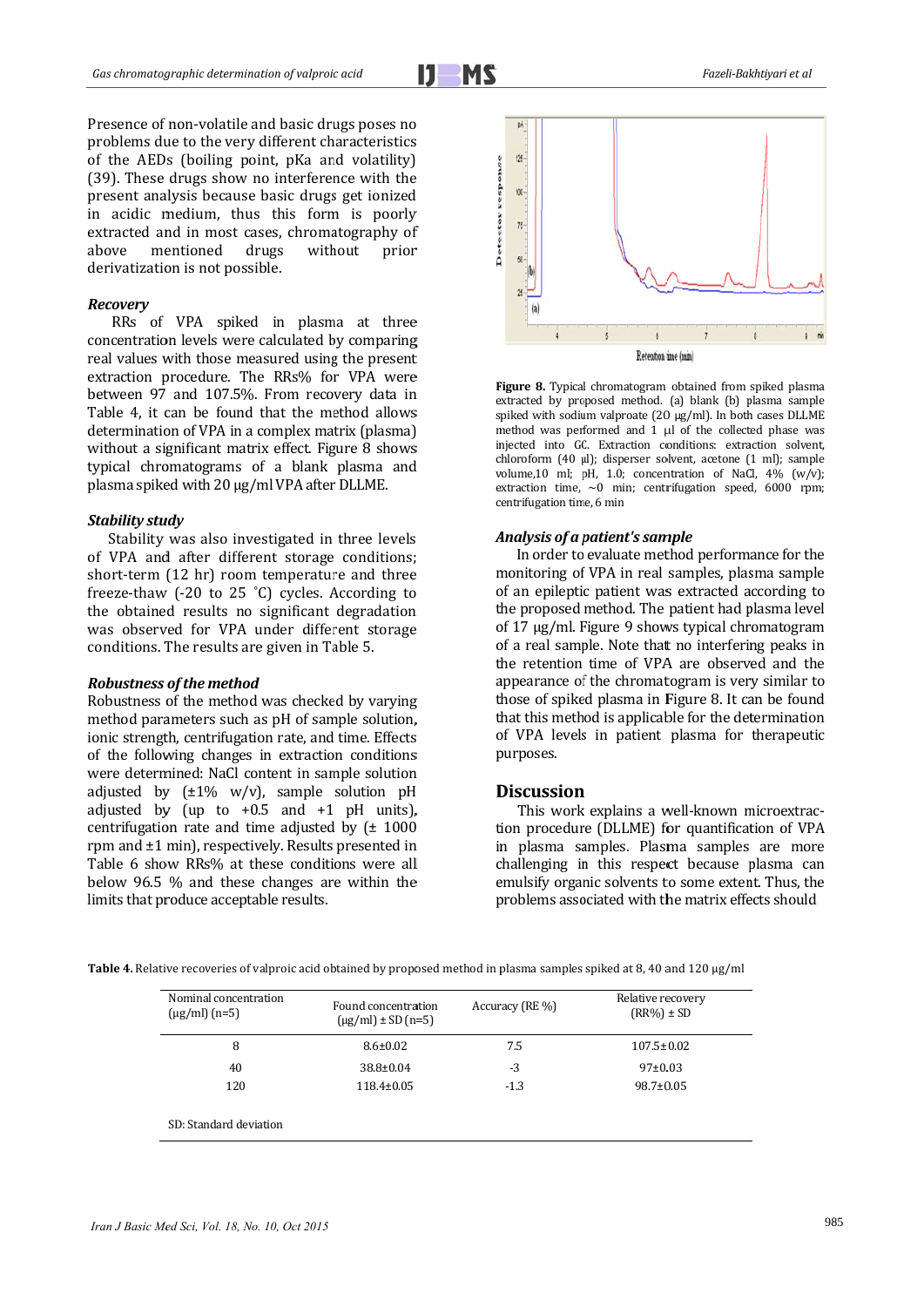|                                                   |                                            | Freeze-thaw stability |                                   |                                               |                      |                                   |
|---------------------------------------------------|--------------------------------------------|-----------------------|-----------------------------------|-----------------------------------------------|----------------------|-----------------------------------|
| Nominal<br>concentration<br>$(\mu$ g/ml $)$ (n=3) | Found concentration<br>$(\mu g/ml) \pm SD$ | Accuracy<br>(RE %)    | Relative recovery<br>$(%) \pm SD$ | Found<br>concentration<br>$(\mu g/ml) \pm SD$ | Accuracy<br>$(RE\%)$ | Relative recovery<br>$(%) \pm SD$ |
| 8<br>40                                           | $8.8 \pm 0.04$<br>$38.8 \pm 0.06$          | 10<br>-3              | $110\pm0.09$<br>$97 \pm 0.05$     | $8.6 \pm 0.05$<br>$38.0 \pm 0.11$             | 7.5<br>-5            | $107.5 \pm 0.12$<br>$95 \pm 0.09$ |
| 120                                               | $113.8 \pm 0.05$                           | $-5.2$                | $94.8 \pm 0.07$                   | $116.4 \pm 0.06$                              | $-3$                 | $97 \pm 0.08$                     |

MS

**Table 5.** Stability data for valproic acid in plasma samples obtained by the proposed method





Figure 9. Typical chromatogram obtained from real plasma sample extracted by proposed method. (a) belongs to the drug-free plasma sample and (b) belongs to the plasma sample from patient with epilepsy. Experimental conditions were the same as those described in Figure 8

be reduced in quantitative bioanalysis. The optimized method presents an improvement in work-flow compared to common applied sample preparation and analysis techniques, i.e., SPE followed by liquid chromatography with tandem mass spectrometry. This carefully conducted work is presented in a very concise and clear way so that is presented in a very concise and clear way so that<br>it could be used as a guideline for method development and validation in similar fields. With comparison of the proposed method with others, it was found that for a number of GC methods (5, 22, 23) cited in Table 7, column deactivation and chemical derivatization of VPA could be a restriction factor when compared with the proposed method, especially for routine analysis. Methods reported in references (11, 15, 16, 23) have used more sophisticated instrumentations and time-consuming sample preparation procedures. It t, e skindige skindige skindige skindige skindige skindige skindige skindige skindige skindige skindige skindige <br>Artiste skindige skindige skindige skindige skindige skindige skindige skindige skindige skindige skindige ski<br>

laboratories and is not routine like FID. CE-CD methods with DLLME and/or PPT (18, 19) employed contactless conductivity detection, which is not a standard detection system available on commercial CE instruments. Four GC-FID based methods (26-28, 40) were also reported for determination of VPA in plasma samples. As it can be seen, all of these methods require a long extraction time to reach equilibrium of analyte from the sample matrix. should be noted that MS is not available in all

out full validation concerning FDA and/or ICH guidelines. Hence, the importance of this validated method is the rapidity of sample preparation and the simplicity and versatility of instrumental setup that make feasible the determination of this analyte in real samples. In addition, a few of the reported works carried

Table 6. Evaluation of the proposed method robustness for extraction and analysis of valproic acid in spiked plasma samples

| Level | Nominal concentration (µg/ml) | Found concentration    | Accuracy (RE %) | Relative recovery $(\% ) \pm SD$ |
|-------|-------------------------------|------------------------|-----------------|----------------------------------|
|       | $(n=3)$                       | $\mu$ g/ml) ± SD (n=3) |                 |                                  |
|       |                               | $7.5 \pm 0.08$         | -b              | $94.0 \pm 0.06$                  |
|       |                               | $7.7 \pm 0.07$         | -3.5            | $96.5 \pm 0.09$                  |
|       |                               | $7.2 \pm 0.06$         | $-9.8$          | $90.2 \pm 0.07$                  |
|       |                               |                        |                 |                                  |

1:  $pH=1.5$ ,  $3\%$  (w/v) NaCl, speed and time of centrifugation:  $5000$  rpm for  $5$  min

 $2: pH=1, 4% (w/v)$  NaCl, speed and time of centrifugation: 6000 rpm for 6 min

 $3: pH=2, 5% (w/v)$  NaCl, speed and time of centrifugation:  $7000$  rpm for  $7$  min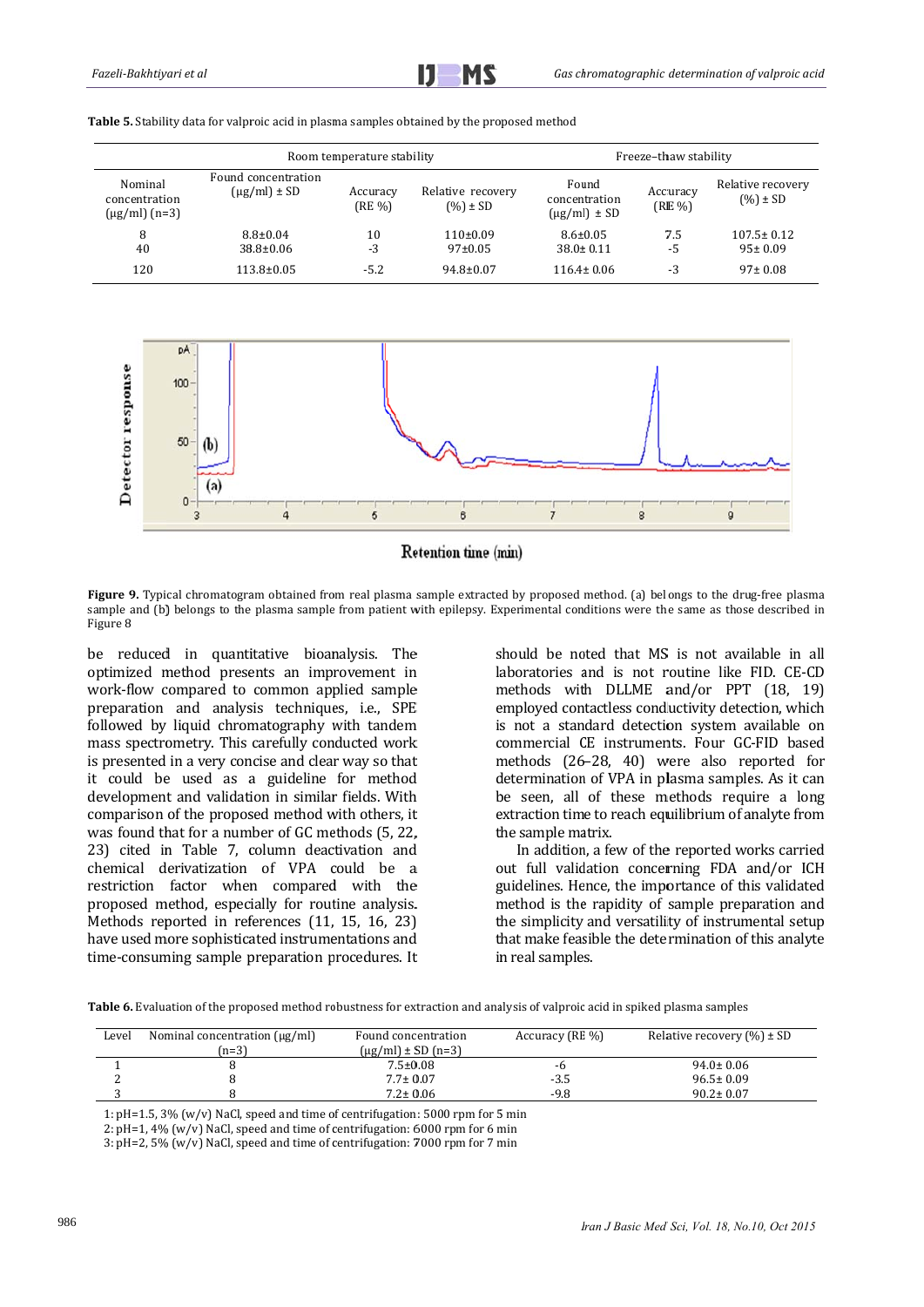

Table 7. Comparison of the proposed method with other methods

| Method                      | Sample       | Validation                     | Linear range / $(\mu g/ml)$ | Extraction<br>time / min | LOD/<br>$(\mu g/ml)$ | Ref       |
|-----------------------------|--------------|--------------------------------|-----------------------------|--------------------------|----------------------|-----------|
| $LLE-GC-FIDa$               | Human serum  | No method validation           | $10 - 160$                  | 5                        |                      | (5)       |
| LLE-HPLC-UVb                | Human plasma | No stability test              | 1.25-320                    | 4                        | 0.10                 | (11)      |
| SPE-LC-MS-MSc               | Human plasma | Yes                            | $2 - 200$                   | NRi                      | NR.                  | (15)      |
| SPE-LC-MS-MS                | Human plasma | Yes                            | 2.03-152.25                 | NR.                      | NR.                  | (16)      |
| PPT-CE-CD <sup>d</sup>      | Human plasma | No selectivity, stability test | $2 - 150$                   | $\sim$ 0                 | 0.024                | (18)      |
| DLLME-CE-CD <sup>e</sup>    | Human plasma | No method validation           | 0.40-300                    | $\sim 0$                 | 0.08                 | (19)      |
| LLE-GC-FID                  | Human plasma | No selectivity test            | $0.45 - 100$                | C.                       | 0.15                 | (22)      |
| HS-SPME-GC-MSf              | Human plasma | No selectivity, stability test | $2 - 100$                   | 20                       | NR.                  | (23)      |
| HS-SPME-GC-FID <sup>g</sup> | Human serum  | No method validation           | $0.20 - 100$                | 15                       | 0.07                 | (26)      |
| HS-SPME-GC-FID              | Human serum  | No method validation           | $0.25 - 100$                | 10                       | 1.7                  | (27)      |
| HF-LPME-GC-FIDh             | Rat plasma   | No method validation           | $0.05 - 10$                 | 30                       | 0.017                | (28)      |
| HS-LPME-GC-FID <sup>i</sup> | Human serum  | No method validation           | $2 - 20$                    | 20                       | 0.80                 | (40)      |
| DLLME-GC-FID                | Human plasma | Yes                            | $6 - 140$                   | $\sim$ 0                 | 3.2                  | This work |

aLLE-GC-FID: Liquid liquid extraction-gas chromatography-flame ionization detector

<sup>b</sup>LLE-HPLC-UV: Liquid liquid extraction-high performance liquid chromatography-ultraviolet detection

«SPE-LC-MS-MS: Solid-phase extraction-liquid chromatography-tandem mass spectrometry

<sup>d</sup>PPT-CE-CD: Protein precipitation-capillary electrophoresis-contactless conductivity detection

eDLLME-CE-CD: Dispersive liquid-liquid microextraction-capillary electrophoresis-contactless conductivity detection

'HS-SPME-GC-MS: Headspace-solid-phase microextraction-gas chromatography-mass spectrometry

<sup>8HS-SPME-GC-FID: Headspace-solid-phase microextraction-gas chromatography-flame ionization detector</sup>

hHF-LPME-GC-FID: Hollow fiber-liquid-phase microextraction-gas chromatography-flame ionization detector 'HS-LPME-GC-FID: Headspace -liquid-phase microextraction-gas chromatography-flame ionization detector

iNR: Not reported

## **Conclusion**

In this study, DLLME method followed by GC-FID analysis was established for determination of VPA in human plasma. Compared with the other methods, this technique provided several advantages including simplicity of operation, less solvent and timeconsumption, low cost and excellent sample clean-up for the detection of VPA in plasma and in the its therapeutic range. Therefore, the validated method can be utilized as a routine analytical method in therapeutic drug monitoring studies.

#### **Acknowledgment**

The authors would like to thank the Iranian Blood Transfusion Research Center, Tabriz, Iran for donating drug-free plasma samples.

#### **References**

1. Macdonald RL, Kelly KM. Antiepileptic drug mechanisms of action. Epilepsia 1995; 36:S2-S12.

2. Johannessen CU, Johannessen SI. Valproate: past, present, and future. CNS Drug Rev 2003; 9:199-216.

3. Warner A, Privitera M, Bates D. Standards of laboratory practice: antiepileptic drug monitoring. Clin Chem 1998: 44:1085-1095.

4. Löscher W. Valproate: a reappraisal of its pharmacodynamic properties and mechanisms of action. Prog Neurobiol 1999; 58:31-59.

5. Arranz Peña MI, Rapid gas chromatographic determination of valproic acid in serum. J Chromatogr 1981; 225:459-462.

6. Kumps AH. Therapeutic drug monitoring: a comprehensive and critical review of analytical methods for anticonvulsive drugs. J Neurol 1982;  $228:1 - 16.$ 

7. Krasowski MD. Therapeutic drug monitoring of the newer anti-epilepsy medications. Pharmaceuticals 2010; 3:1909-1935.

8. Musenga A, Saracino MA, Sani G, Raggi MA. Antipsychotic and antiepileptic drugs in bipolar disorder: the importance of therapeutic drug monitoring. Curr Med Chem 2009; 16:1463-1481.

9. Kang I. Park YS, Kim SH, Kim SH, Jun MY, Modern methods for analysis of antiepileptic drugs in the biological fluids for pharmacokinetics, bioequivalence and therapeutic drug monitoring. Korean J Physiol Pharmacol 2011: 15:67-81.

10. Regenthal R, Krueger M, Koeppel C, Preiss R. Drug Levels: therapeutic and toxic serum/plasma concentrations of common drugs. J Clin Monit Comput 1999; 15:529-544.

11. Amini H, Javan M, Ahmadiani A. Development and validation of a sensitive assay of valproic acid in plasma by high-performance liquid human chromatography without prior derivatization. J Chromatogr B 2006; 830:368-371.

12. Kushida K, Ishizaki T. Concurrent determination of valproic acid with other antiepileptic drugs by high-performance liquid chromatography.  $\mathbf{I}$ Chromatogr 1985; 338:131-139.

13. Lin MC, Kou HS, Chen CC, Wu SM, Wu HL. Simple and sensitive fluorimetric liquid chromatography method for the determination of valproic acid in plasma. J Chromatogr B 2004; 810:169-172.

14. Wolf IH. Veenma-van der Duin L. Korf I. Automated analysis procedure for valproic acid in blood, serum and brain dialysate by highperformance liquid chromatography with bromomethylmethoxycoumarin as fluorescent label. J Chromatogr 1989; 487:496-502.

15. Jain D, Subbaiah G, Sanval M, Shrivastav P. A high throughput and selective method for the estimation of valproic acid an antiepileptic drug in human